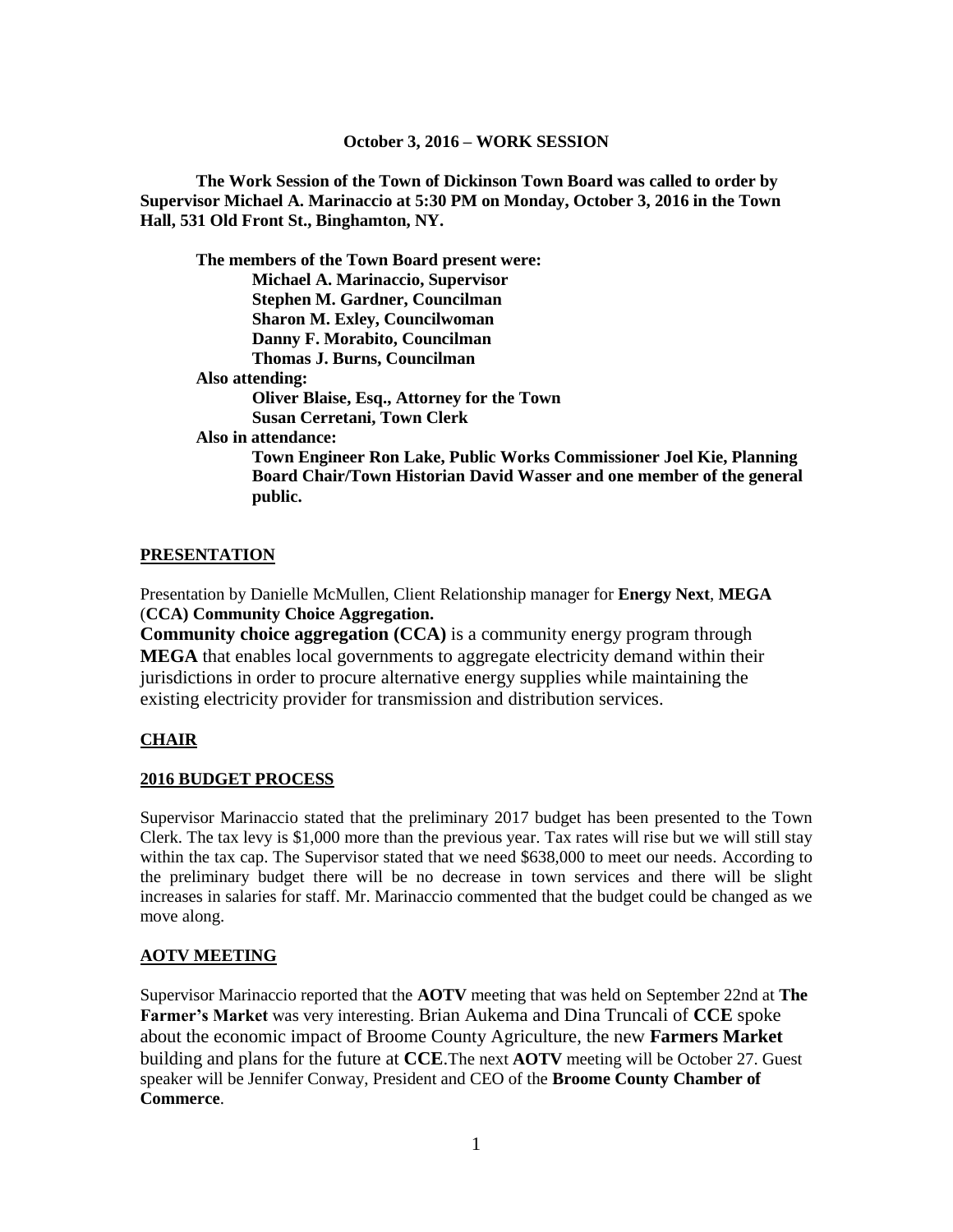## **SOLAR ENERGY POLICY AND COMMITTEE**

The Town of Dickinson is partnering with the **Town of Kirkwood** to develop a Solar Energy task force. The Town of Dickinson committee will be comprised of resident Jim Love, Code Enforcement Officer Steve Rafferty, Town Historian and Planning Board Chairman David Wasser, Attorney for the Town Oliver Blaise, and Councilman Steve Gardner. The newly formed committee will be meeting with the Kirkwood representatives. David Wasser will chair the committee.

### **BROOME COUNTY DOG SHELTER**

Supervisor Marinaccio stated that he sent a letter to Mr. DaDamio, Broome County Director of Security, to inform him that the Town has decided to continue the contract with the **Broome County Front Street Dog Shelter.**

## **ATTORNEY**

## **UPDATE CODE FOR DUMPING AND FILL PERMITS AND FEES**

Attorney Blaise presented proposed revisions for the dumping code.

#### 1. **§ 462-8**

#### **Chapter 462: Solid waste management**

- a. Eliminate "by special permit" per Code Enforcement Rafferty and Public Works Commissioner Kie's requests.
- **b.** The addition of **SWPP** requirements and written permission from the Commissioner of Public Works for dumping over Town utilities, easements or right of ways.

## **2. § 600-12**

#### **Chapter 600: Zoning**

a. Remove the modifier "immediately" from the code in consideration of ongoing projects per Code Enforcement Rafferty's request.

A discussion followed. Councilman Morabito stated that the Town Board's role is to protect our residents and establish guidelines for the benefit of the residents. Mr. Morabito would like to leave the permit requirement as is, otherwise it becomes a civil matter. Public Works Commissioner Kie would like to see protection for the town as well. Attorney Blaise stated that there are definitions as to what constitutes clean fill under the **DEC**

regulations outlined in solid waste management chapter of the town code.

The proposed revisions were held for follow up discussion at next week's meeting. If the board decides to make revisions, we will need to schedule a public hearing.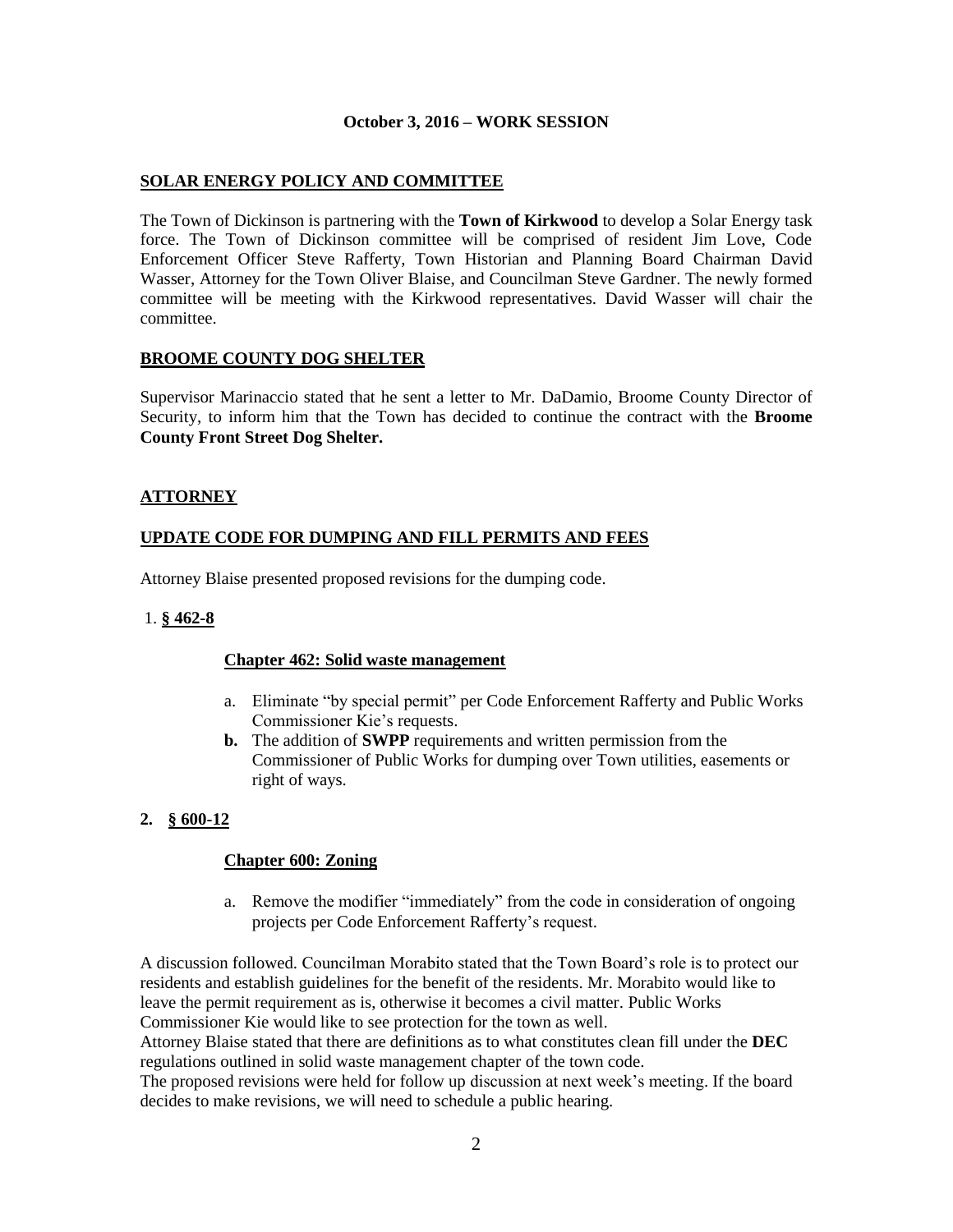## **TRANSFER OF PROPERTY AROUND ADAMS STREET CUL DE SAC FROM MICROTEL TO TOWN**

Attorney Blaise stated that his partner is waiting to hear back from the **Microtel**'s attorney regarding the transfer of Adams Street property in order to add it to the **CHPS** list. Public Works Commissioner Kie stated that he needs it back by next week in order to adopt a resolution; otherwise he cannot put it on the inventory maintenance.

### **REQUEST TO REZONE 507 GLENWOOD RD**

Code Enforcement Rafferty is researching the property and zoning regulations regarding a request to operate a horse farm at the 507 Glenwood Road location.

### **PUBLIC WORKS**

Public Works Commissioner Kie reported that there was a water main break in the Thomas Road/Ridge Road area which is within the City of Binghamton limits. Emergency Services has been placed on standby. Public Works Commissioner Kie complimented Danny Miller from the Water Department for helping out.

Public Works Commissioner Kie made a special request to purchase a bypass pump which is a specialized piece of equipment for use in the event of an emergency situation of a sewer station failure. Mr. Kie has located a used bypass pump with a cost of \$17,000. Supervisor Marinaccio commented that the board will consider it for next week's meeting.

## **CODE ENFORCEMENT**

Deputy Code Enforcement Officer Kie reported that numerous citations have been issued for various code violations including: overgrown trees and weeds, sanitation, trash and debris, no building permits.

Public Works Commissioner Kie reported that the new codes go into effect today.

#### **MANUFACTURED HOMES**

Town engineer Ron Lake informed the board that New York State has passed legislature that permits mobile homes in R-1 zoned areas. Mr. Lake mentioned that the Town of Conklin has created an aesthetic ordinance to address some of the related concerns of this new development.

#### **ASSESSOR**

None.